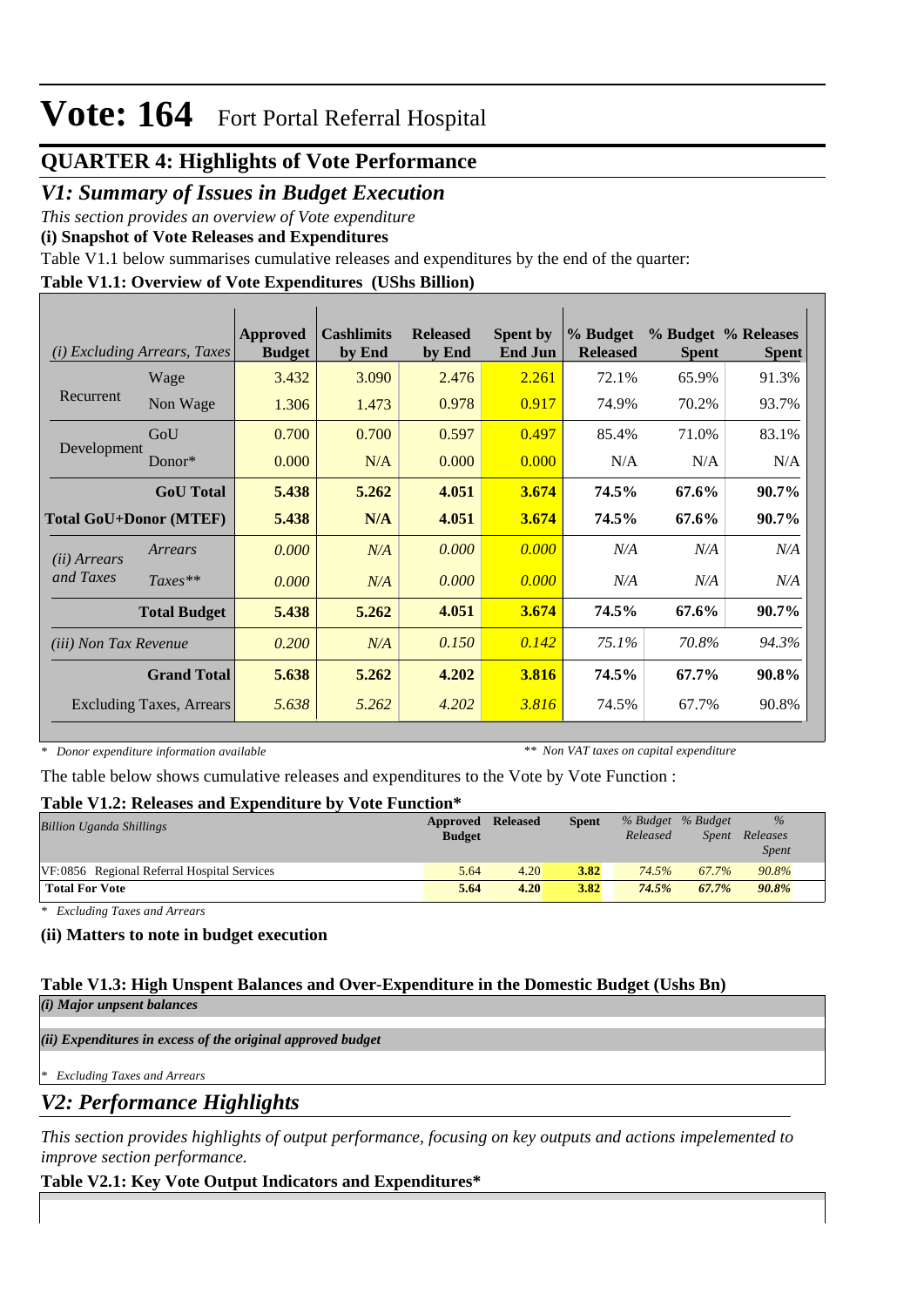## **QUARTER 4: Highlights of Vote Performance**

| Vote, Vote Function<br><b>Key Output</b>                    | <b>Approved Budget and</b><br><b>Planned outputs</b>                                                                                                                    |             | <b>Cumulative Expenditure</b><br>and Performance     |       | <b>Status and Reasons for</b><br>any Variation from Plans |       |
|-------------------------------------------------------------|-------------------------------------------------------------------------------------------------------------------------------------------------------------------------|-------------|------------------------------------------------------|-------|-----------------------------------------------------------|-------|
| Vote Function: 0856 Regional Referral Hospital Services     |                                                                                                                                                                         |             |                                                      |       |                                                           |       |
| Output: 085601                                              | <b>Inpatient services</b>                                                                                                                                               |             |                                                      |       |                                                           |       |
| Description of Performance: 25,200 inpatients admissions;   | 85% bed occupancy rate and 5<br>day average stay for inpatients.<br>The increase in allocation is on<br>account of the rising cost of<br>inputs for hospital operations |             |                                                      |       |                                                           |       |
| Performance Indicators:                                     |                                                                                                                                                                         |             |                                                      |       |                                                           |       |
| No. of in patients admitted                                 |                                                                                                                                                                         | 25,200      |                                                      |       |                                                           |       |
| Bed occupancy rate<br>(inpatients)                          |                                                                                                                                                                         | 85          |                                                      |       |                                                           |       |
| Average rate of stay for<br>inpatients (no. days)           | 5                                                                                                                                                                       |             |                                                      |       |                                                           |       |
| <b>Output Cost:</b>                                         | UShs Bn:                                                                                                                                                                | 1.399       | UShs Bn:                                             | 1.004 | % Budget Spent:                                           | 71.8% |
| Output: 085602                                              | <b>Outpatient services</b>                                                                                                                                              |             |                                                      |       |                                                           |       |
| Description of Performance: 150,000 outpatient's            | attendance, 50,000 specialized<br>clinic attendance. The increase<br>is on account of the complexity<br>of patients seen                                                |             |                                                      |       |                                                           |       |
| Performance Indicators:                                     |                                                                                                                                                                         |             |                                                      |       |                                                           |       |
| No. of specialised<br>outpatients attended to               |                                                                                                                                                                         | 50,000      |                                                      |       |                                                           |       |
| No. of general outpatients<br>attended to                   |                                                                                                                                                                         | 120,000     |                                                      |       |                                                           |       |
| <b>Output Cost:</b>                                         | UShs Bn:                                                                                                                                                                | 0.841       | UShs Bn:                                             | 0.523 | % Budget Spent:                                           | 62.2% |
| Output: 085603                                              |                                                                                                                                                                         |             | Medicines and health supplies procured and dispensed |       |                                                           |       |
| Description of Performance: Medicines delivered by NMS      | and dispensed Shs.<br>1,428,801,318                                                                                                                                     |             |                                                      |       |                                                           |       |
| Performance Indicators:                                     |                                                                                                                                                                         |             |                                                      |       |                                                           |       |
| Value of medicines<br>received/dispensed (Ush bn)           |                                                                                                                                                                         | 1.428801318 |                                                      |       |                                                           |       |
| Output Cost:                                                | UShs Bn:                                                                                                                                                                | 0.190       | UShs Bn:                                             |       | 0.118 % Budget Spent:                                     | 62.3% |
| <b>Output: 085604</b>                                       | <b>Diagnostic services</b>                                                                                                                                              |             |                                                      |       |                                                           |       |
| Description of Performance: 100,000 lab test 5,000 xray     | imagings 6,000 Ultrasound                                                                                                                                               |             |                                                      |       |                                                           |       |
| Performance Indicators:                                     |                                                                                                                                                                         |             |                                                      |       |                                                           |       |
| Patient xrays (imaging)                                     |                                                                                                                                                                         | 11,000      |                                                      |       |                                                           |       |
| No. of labs/tests                                           |                                                                                                                                                                         | 100,000     |                                                      |       |                                                           |       |
| <b>Output Cost:</b>                                         | UShs Bn:                                                                                                                                                                | 0.279       | UShs Bn:                                             | 0.179 | % Budget Spent:                                           | 64.3% |
| Output: 085605<br>Description of Performance:               | <b>Hospital Management and support services</b>                                                                                                                         |             |                                                      |       |                                                           |       |
| <b>Output Cost:</b>                                         | UShs Bn:                                                                                                                                                                | 1.979       | UShs Bn:                                             | 1.330 | % Budget Spent:                                           | 67.2% |
| Output: 085606                                              | Prevention and rehabilitation services                                                                                                                                  |             |                                                      |       |                                                           |       |
| Description of Performance: 3,000 family planning contacts, | 30,000 immunisations, 12,500<br>ANC visits,                                                                                                                             |             |                                                      |       |                                                           |       |
| Performance Indicators:                                     |                                                                                                                                                                         |             |                                                      |       |                                                           |       |
| No. of people receiving<br>family planning services         |                                                                                                                                                                         | 3,000       |                                                      |       |                                                           |       |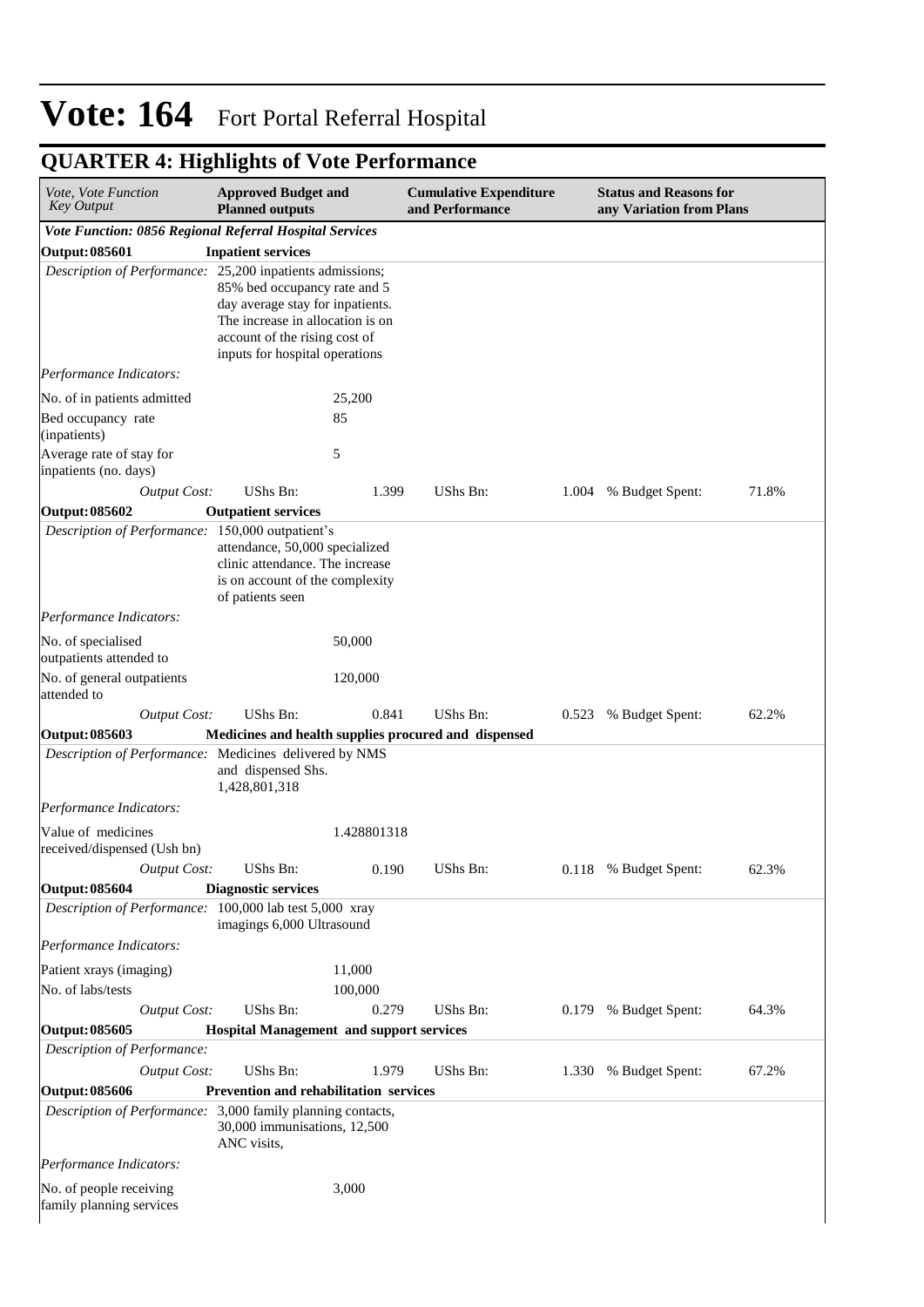### **QUARTER 4: Highlights of Vote Performance**

| <i>Vote, Vote Function</i><br>Key Output                        | <b>Approved Budget and</b><br><b>Planned outputs</b>          | <b>Cumulative Expenditure</b><br>and Performance | <b>Status and Reasons for</b><br>any Variation from Plans |       |
|-----------------------------------------------------------------|---------------------------------------------------------------|--------------------------------------------------|-----------------------------------------------------------|-------|
| No. of people immunised                                         | 30,000                                                        |                                                  |                                                           |       |
| No. of antenatal cases                                          | 12,500                                                        |                                                  |                                                           |       |
| Output Cost:                                                    | UShs Bn:                                                      | 0.212<br>UShs Bn:                                | % Budget Spent:<br>0.141                                  | 66.4% |
| Output: 085672                                                  | <b>Government Buildings and Administrative Infrastructure</b> |                                                  |                                                           |       |
| Description of Performance:                                     |                                                               |                                                  |                                                           |       |
| Output Cost:                                                    | UShs Bn:                                                      | UShs Bn:<br>0.038                                | % Budget Spent:<br>0.012                                  | 32.7% |
| Output: 085677                                                  | <b>Purchase of Specialised Machinery &amp; Equipment</b>      |                                                  |                                                           |       |
| Description of Performance:                                     |                                                               |                                                  |                                                           |       |
| <b>Output Cost:</b>                                             | UShs Bn:                                                      | UShs Bn:<br>0.100                                | % Budget Spent:<br>0.025                                  | 25.0% |
| Output: 085681                                                  | Staff houses construction and rehabilitation                  |                                                  |                                                           |       |
| <i>Description of Performance:</i> Construction of 4 two double | roomed staff houses                                           |                                                  |                                                           |       |
| Performance Indicators:                                         |                                                               |                                                  |                                                           |       |
| No. of staff houses<br>constructed/rehabilitated                | 4                                                             |                                                  |                                                           |       |
| <b>Output Cost:</b>                                             | UShs Bn:                                                      | UShs Bn:<br>0.562                                | % Budget Spent:<br>0.459                                  | 81.7% |
| <b>Vote Function Cost</b>                                       | <b>UShs Bn:</b>                                               | 5.638 UShs Bn:                                   | 3.816 % Budget Spent:                                     | 67.7% |
| <b>Cost of Vote Services:</b>                                   | $UShs Bn$ :                                                   | 5.638 UShs Bn:                                   | 3.816 $%$ Budget Spent:                                   | 67.7% |

*\* Excluding Taxes and Arrears*

#### **Table V2.2: Implementing Actions to Improve Vote Performance**

| <b>Planned Actions:</b>                                              | <b>Actual Actions:</b> | <b>Reasons for Variation</b> |
|----------------------------------------------------------------------|------------------------|------------------------------|
| Vote: 164 Fort Portal Referral Hospital                              |                        |                              |
| Vote Function: 08 56 Regional Referral Hospital Services             |                        |                              |
| Reports on staffing and recruitment<br>requests submitted to MoH/HSC |                        |                              |

### *V3: Details of Releases and Expenditure*

*This section provides a comprehensive summary of the outputs delivered by the Vote and further details of Vote expenditures by Vote Function and Expenditure Item.*

#### **Table V3.1: GoU Releases and Expenditure by Output\***

| <b>Billion Uganda Shillings</b>                               | Approved      | <b>Released</b> | <b>Spent</b> | $%$ GoU       | $%$ GoU       | $%$ GoU      |
|---------------------------------------------------------------|---------------|-----------------|--------------|---------------|---------------|--------------|
|                                                               | <b>Budget</b> |                 |              | <b>Budget</b> | <b>Budget</b> | Releases     |
|                                                               |               |                 |              | Released      | Spent         | <i>Spent</i> |
| VF:0856 Regional Referral Hospital Services                   | 5.44          | 4.05            | 3.67         | 74.5%         | 67.6%         | 90.7%        |
| Class: Outputs Provided                                       | 4.74          | 3.45            | 3.18         | 72.9%         | 67.1%         | 92.0%        |
| 085601 Inpatient services                                     | 1.30          | 0.95            | 0.92         | 73.0%         | 70.7%         | 96.8%        |
| 085602 Outpatient services                                    | 0.78          | 0.57            | 0.49         | 72.8%         | 63.2%         | 86.8%        |
| 085603 Medicines and health supplies procured and dispensed   | 0.19          | 0.14            | 0.12         | 72.8%         | 62.3%         | 85.6%        |
| 085604 Diagnostic services                                    | 0.27          | 0.20            | 0.18         | 72.8%         | 65.2%         | 89.6%        |
| 085605 Hospital Management and support services               | 1.95          | 1.41            | 1.31         | 72.5%         | 67.0%         | 92.4%        |
| 085606 Prevention and rehabilitation services                 | 0.21          | 0.17            | 0.14         | 80.9%         | 67.3%         | 83.2%        |
| 085607 Immunisation Services                                  | 0.04          | 0.02            | 0.02         | 50.0%         | 63.0%         | 125.9%       |
| Class: Capital Purchases                                      | 0.70          | 0.60            | 0.50         | 85.4%         | 71.0%         | 83.1%        |
| 085672 Government Buildings and Administrative Infrastructure | 0.04          | 0.02            | 0.01         | 50.0%         | 32.7%         | 65.3%        |
| 085677 Purchase of Specialised Machinery & Equipment          | 0.10          | 0.05            | 0.03         | 50.0%         | $25.0\%$      | 50.0%        |
| 085681 Staff houses construction and rehabilitation           | 0.56          | 0.53            | 0.46         | 94.0%         | 81.7%         | 86.9%        |
| <b>Total For Vote</b>                                         | 5.44          | 4.05            | 3.67         | 74.5%         | 67.6%         | 90.7%        |

*\* Excluding Taxes and Arrears*

#### **Table V3.2: 2014/15 GoU Expenditure by Item**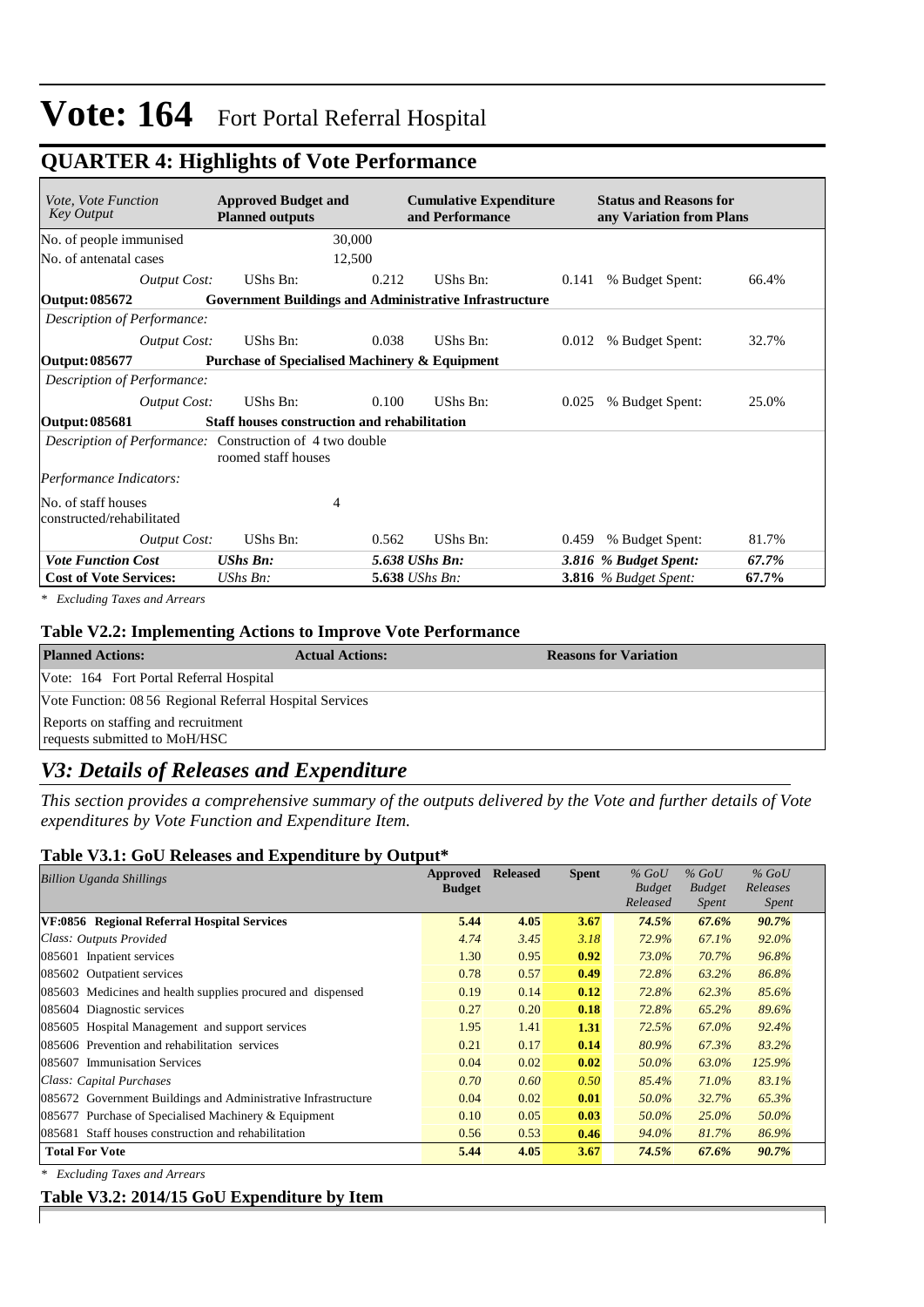## **QUARTER 4: Highlights of Vote Performance**

| <b>Billion Uganda Shillings</b>                           | <b>Approved</b><br><b>Budget</b> | <b>Releases</b> | <b>Expend-</b><br>iture | % Budged<br><b>Released</b> | % Budget<br><b>Spent</b> | %Releases<br><b>Spent</b> |
|-----------------------------------------------------------|----------------------------------|-----------------|-------------------------|-----------------------------|--------------------------|---------------------------|
| <b>Output Class: Outputs Provided</b>                     | 4.74                             | 3.45            | 3.18                    | 72.9%                       | 67.1%                    | 92.0%                     |
| 211101 General Staff Salaries                             | 3.43                             | 2.48            | 2.26                    | 72.1%                       | 65.9%                    | 91.3%                     |
| 211103 Allowances                                         | 0.07                             | 0.05            | 0.04                    | 76.1%                       | 63.6%                    | 83.5%                     |
| 213001 Medical expenses (To employees)                    | 0.01                             | 0.01            | 0.01                    | 74.2%                       | 65.8%                    | 88.7%                     |
| 213002 Incapacity, death benefits and funeral expenses    | 0.01                             | 0.01            | 0.01                    | 74.2%                       | 57.9%                    | 78.1%                     |
| 221001 Advertising and Public Relations                   | 0.01                             | 0.01            | 0.00                    | 68.9%                       | 41.7%                    | 60.5%                     |
| 221002 Workshops and Seminars                             | 0.01                             | 0.01            | 0.00                    | 81.6%                       | 53.3%                    | 65.4%                     |
| 221003 Staff Training                                     | 0.02                             | 0.01            | 0.01                    | 74.2%                       | 74.1%                    | 100.0%                    |
| 221006 Commissions and related charges                    | 0.01                             | 0.01            | 0.01                    | 74.2%                       | 104.4%                   | 140.7%                    |
| 221007 Books, Periodicals & Newspapers                    | 0.00                             | 0.00            | 0.00                    | 74.2%                       | 58.8%                    | 79.3%                     |
| 221008 Computer supplies and Information Technology (IT)  | 0.03                             | 0.02            | 0.02                    | 74.8%                       | 51.5%                    | 68.8%                     |
| 221009 Welfare and Entertainment                          | 0.08                             | 0.06            | 0.05                    | 74.8%                       | 61.1%                    | 81.7%                     |
| 221010 Special Meals and Drinks                           | 0.08                             | 0.06            | 0.07                    | 74.2%                       | 84.3%                    | 113.7%                    |
| 221011 Printing, Stationery, Photocopying and Binding     | 0.04                             | 0.03            | 0.03                    | 74.9%                       | 70.6%                    | 94.3%                     |
| 221012 Small Office Equipment                             | 0.00                             | 0.00            | 0.00                    | 74.2%                       | 45.9%                    | 61.9%                     |
| 221014 Bank Charges and other Bank related costs          | 0.01                             | 0.01            | 0.00                    | 74.2%                       | 46.2%                    | 62.2%                     |
| 222001 Telecommunications                                 | 0.03                             | 0.02            | 0.02                    | 74.2%                       | 65.2%                    | 87.8%                     |
| 222002 Postage and Courier                                | 0.00                             | 0.00            | 0.00                    | 74.2%                       | 45.9%                    | 61.9%                     |
| 223001 Property Expenses                                  | 0.03                             | 0.02            | 0.02                    | 74.2%                       | 72.1%                    | 97.2%                     |
| 223003 Rent – (Produced Assets) to private entities       | 0.02                             | 0.01            | 0.01                    | 74.2%                       | 72.1%                    | 97.1%                     |
| 223004 Guard and Security services                        | 0.01                             | 0.01            | 0.01                    | 74.2%                       | 116.8%                   | 157.5%                    |
| 223005 Electricity                                        | 0.11                             | 0.08            | 0.05                    | 75.0%                       | 50.2%                    | 67.0%                     |
| 223006 Water                                              | 0.02                             | 0.02            | 0.01                    | 108.4%                      | 65.2%                    | 60.1%                     |
| 223007 Other Utilities- (fuel, gas, firewood, charcoal)   | 0.06                             | 0.04            | 0.04                    | 73.4%                       | 66.5%                    | 90.6%                     |
| 224004 Cleaning and Sanitation                            | 0.09                             | 0.07            | 0.07                    | 73.4%                       | 77.5%                    | 105.6%                    |
| 224005 Uniforms, Beddings and Protective Gear             | 0.09                             | 0.07            | 0.06                    | 74.2%                       | 71.3%                    | 96.1%                     |
| 227001 Travel inland                                      | 0.09                             | 0.07            | 0.09                    | 76.2%                       | 95.7%                    | 125.6%                    |
| 227004 Fuel, Lubricants and Oils                          | 0.11                             | 0.08            | 0.06                    | 73.5%                       | 58.3%                    | 79.3%                     |
| 228001 Maintenance - Civil                                | 0.05                             | 0.04            | 0.03                    | 75.3%                       | 64.4%                    | 85.6%                     |
| 228002 Maintenance - Vehicles                             | 0.08                             | 0.06            | 0.05                    | 75.4%                       | 60.7%                    | 80.4%                     |
| 228003 Maintenance - Machinery, Equipment & Furniture     | 0.12                             | 0.09            | 0.11                    | 74.2%                       | 90.6%                    | 122.1%                    |
| 228004 Maintenance - Other                                | 0.02                             | 0.01            | 0.01                    | 74.2%                       | 61.9%                    | 83.5%                     |
| <b>Output Class: Capital Purchases</b>                    | 0.70                             | 0.60            | 0.50                    | 85.4%                       | 71.0%                    | 83.1%                     |
| 231002 Residential buildings (Depreciation)               | 0.54                             | 0.52            | 0.45                    | 95.7%                       | 83.5%                    | 87.3%                     |
| 231005 Machinery and equipment                            | 0.10                             | 0.05            | 0.03                    | 50.0%                       | 25.0%                    | 50.0%                     |
| 231007 Other Fixed Assets (Depreciation)                  | 0.04                             | 0.02            | 0.01                    | 50.0%                       | 32.7%                    | 65.3%                     |
| 281504 Monitoring, Supervision & Appraisal of capital wor | 0.02                             | 0.01            | 0.01                    | 50.0%                       | 32.5%                    | 64.9%                     |
| <b>Grand Total:</b>                                       | 5.44                             | 4.05            | 3.67                    | 74.5%                       | 67.6%                    | 90.7%                     |
| <b>Total Excluding Taxes and Arrears:</b>                 | 5.44                             | 4.05            | 3.67                    | 74.5%                       | 67.6%                    | 90.7%                     |

### **Table V3.3: GoU Releases and Expenditure by Project and Programme\***

|              | <b>Billion Uganda Shillings</b>                   | Approved      | <b>Released</b> | <b>Spent</b> | $%$ GoU       | $%$ GoU       | $%$ GoU      |
|--------------|---------------------------------------------------|---------------|-----------------|--------------|---------------|---------------|--------------|
|              |                                                   | <b>Budget</b> |                 |              | <b>Budget</b> | <b>Budget</b> | Releases     |
|              |                                                   |               |                 |              | Released      | <i>Spent</i>  | <i>Spent</i> |
|              | VF:0856 Regional Referral Hospital Services       | 5.44          | 4.05            | 3.67         | 74.5%         | 67.6%         | 90.7%        |
|              | <b>Recurrent Programmes</b>                       |               |                 |              |               |               |              |
| 01           | Fort Portal Referral Hospital Services            | 4.47          | 3.25            | 2.98         | 72.8%         | 66.7%         | 91.6%        |
| 02           | Fort Portal Referral Hospital Internal Audit      | 0.01          | 0.01            | 0.01         | 72.9%         | 68.5%         | 94.0%        |
| $ 03\rangle$ | Fort Portal Regional Maintenance                  | 0.26          | 0.19            | 0.19         | 73.8%         | 73.0%         | 98.9%        |
|              | Development Projects                              |               |                 |              |               |               |              |
|              | 1004 Fort Portal Rehabilitation Referral Hospital | 0.70          | 0.60            | 0.50         | 85.4%         | 71.0%         | 83.1%        |
|              | <b>Total For Vote</b>                             | 5.44          | 4.05            | 3.67         | 74.5%         | 67.6%         | 90.7%        |

*\* Excluding Taxes and Arrears*